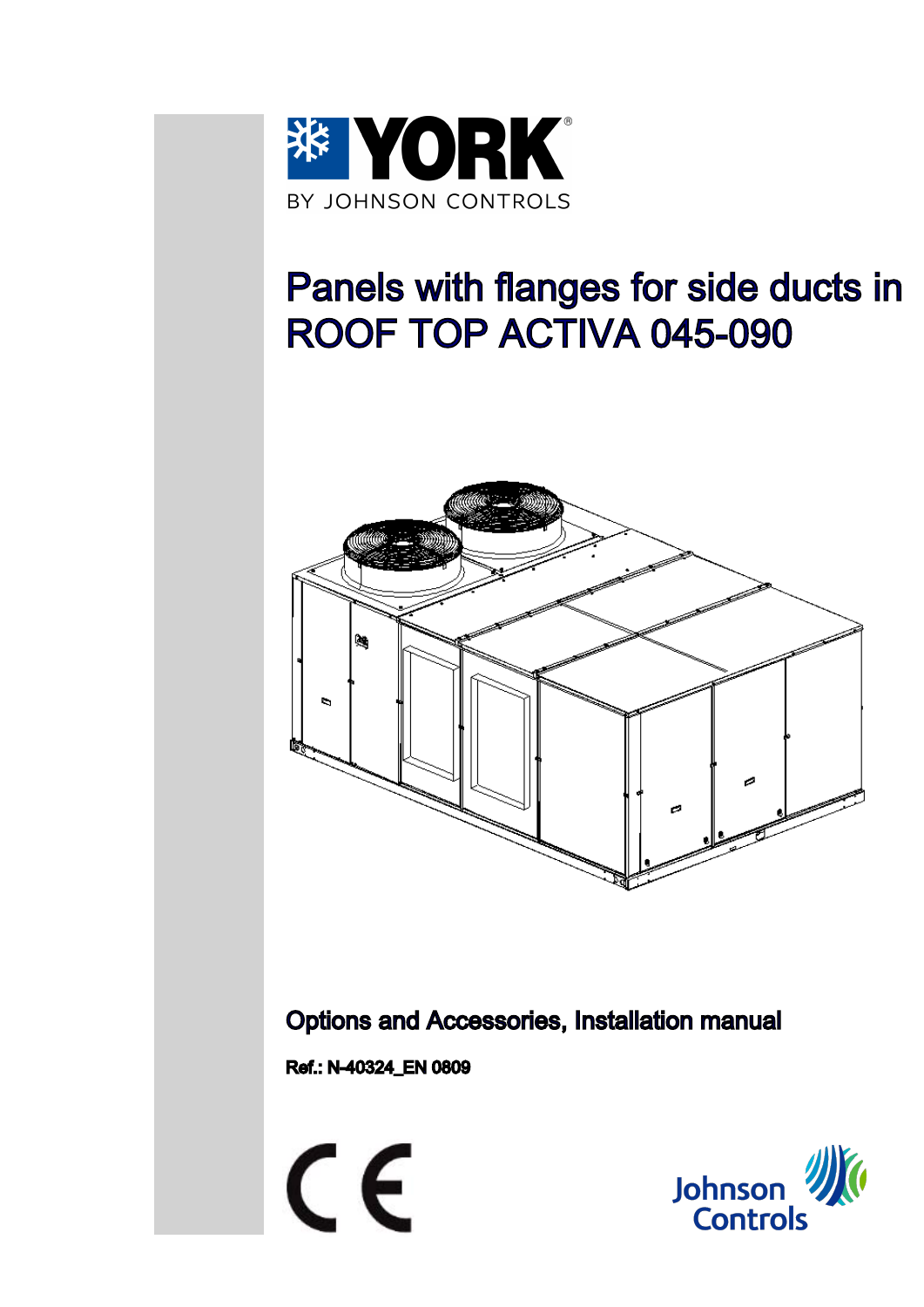## Index

| $1 \quad \Box$ |  |
|----------------|--|
|                |  |
|                |  |
| 1.3            |  |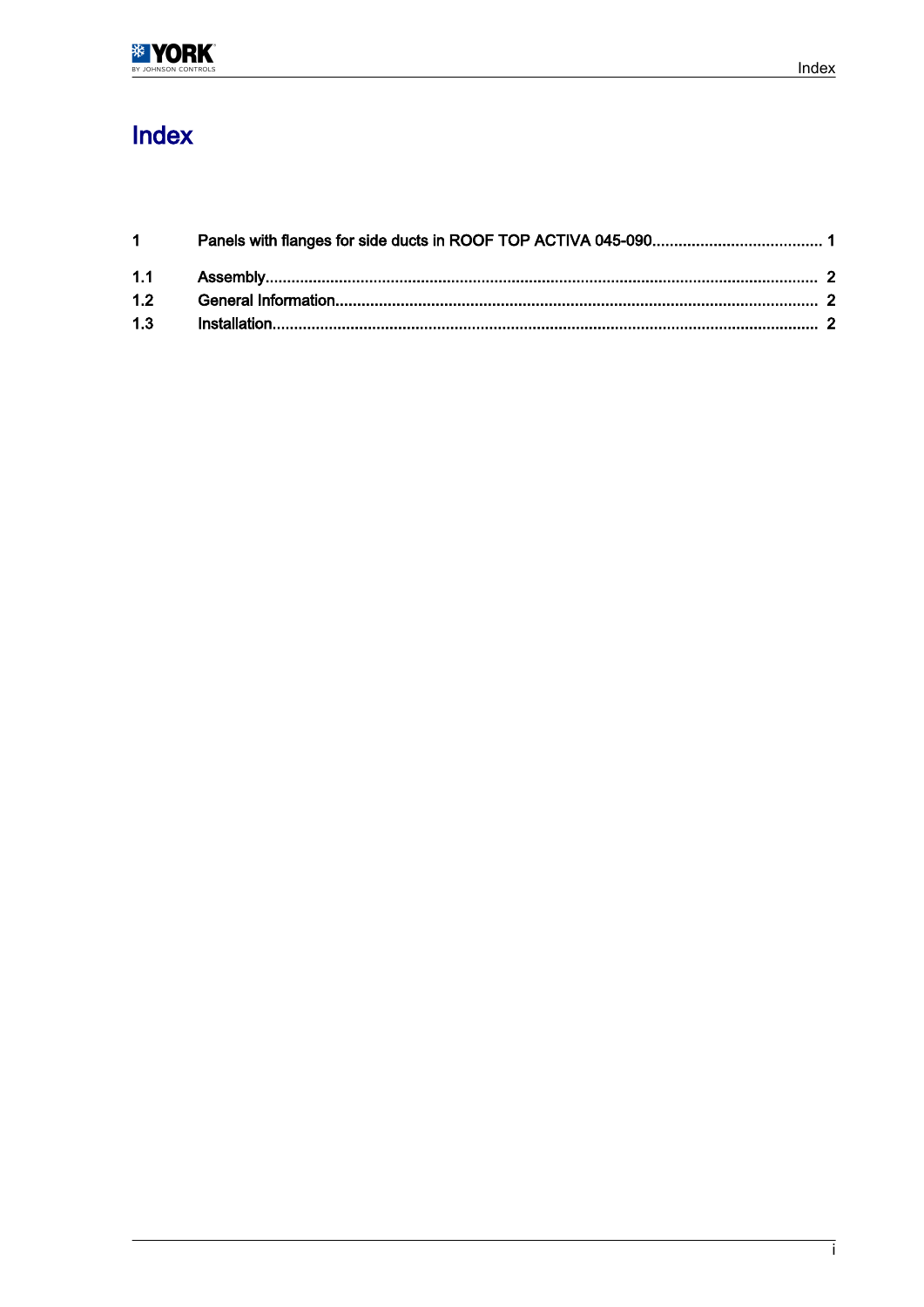1

# <span id="page-2-0"></span>Panels with flanges for side ducts in ROOF TOP ACTIVA 045-090